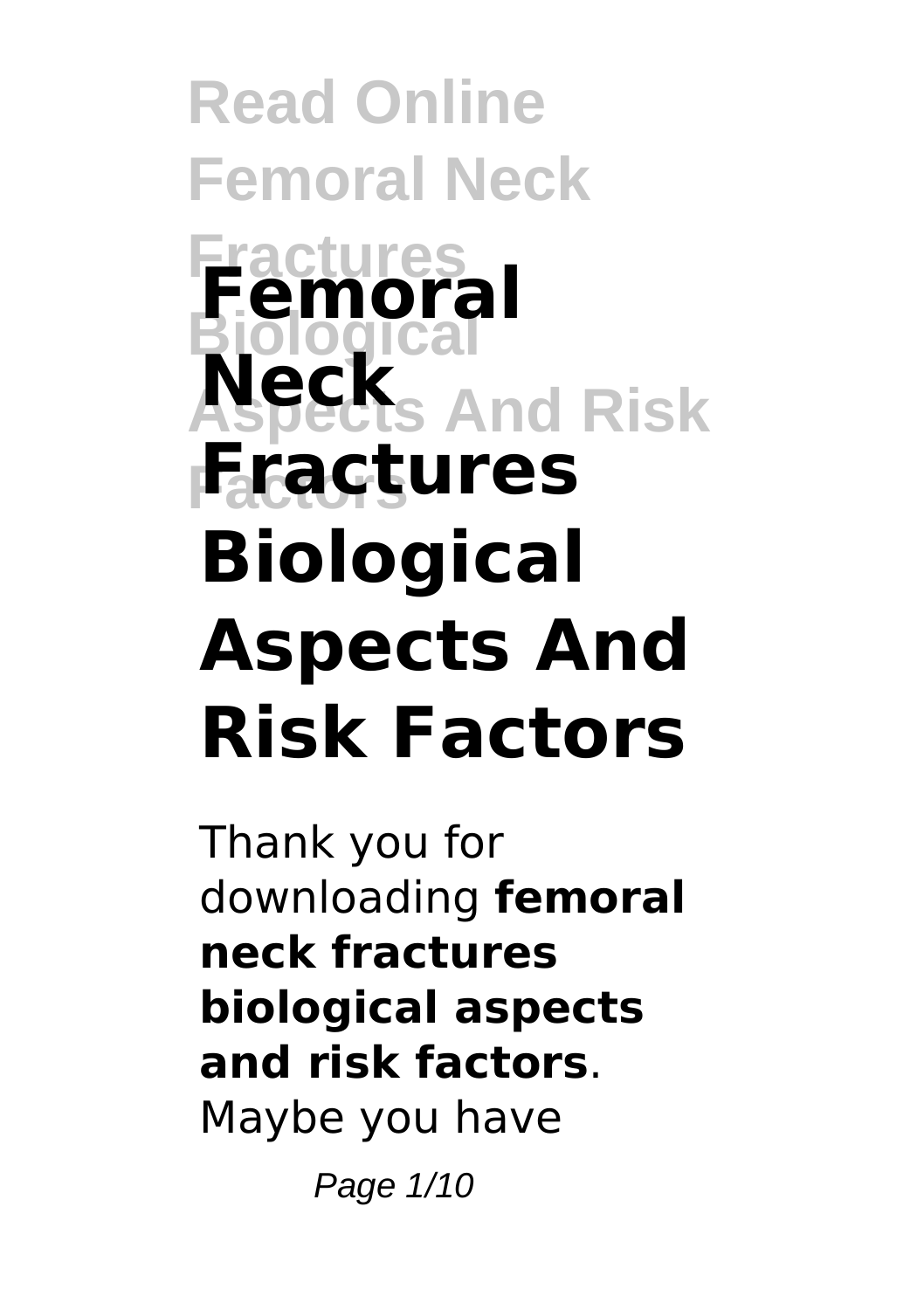**Fractures** knowledge that, people have look numerous **Assembly** times for their favorite<br>readings like this **Femoral neck fractures** readings like this biological aspects and risk factors, but end up in infectious downloads. Rather than enjoying a good book with a cup of tea in the afternoon,

instead they juggled with some infectious virus inside their laptop.

Page 2/10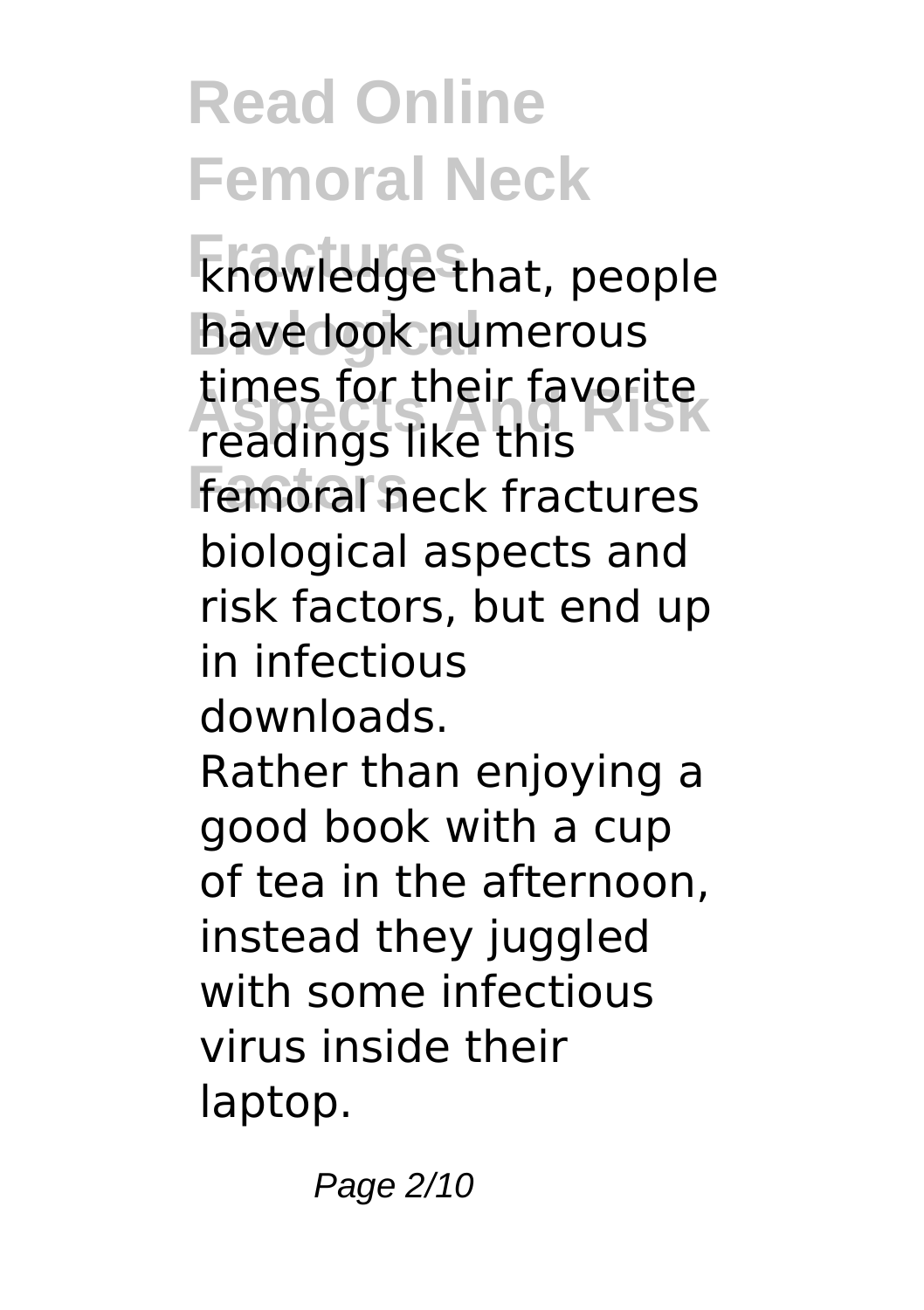**Fractures** femoral neck fractures **Biological** biological aspects and **Aspects And Risk** in our digital library an **Falline access to it is** risk factors is available set as public so you can get it instantly. Our digital library saves in multiple locations, allowing you to get the most less latency time to download any of our books like this one. Merely said, the femoral neck fractures biological aspects and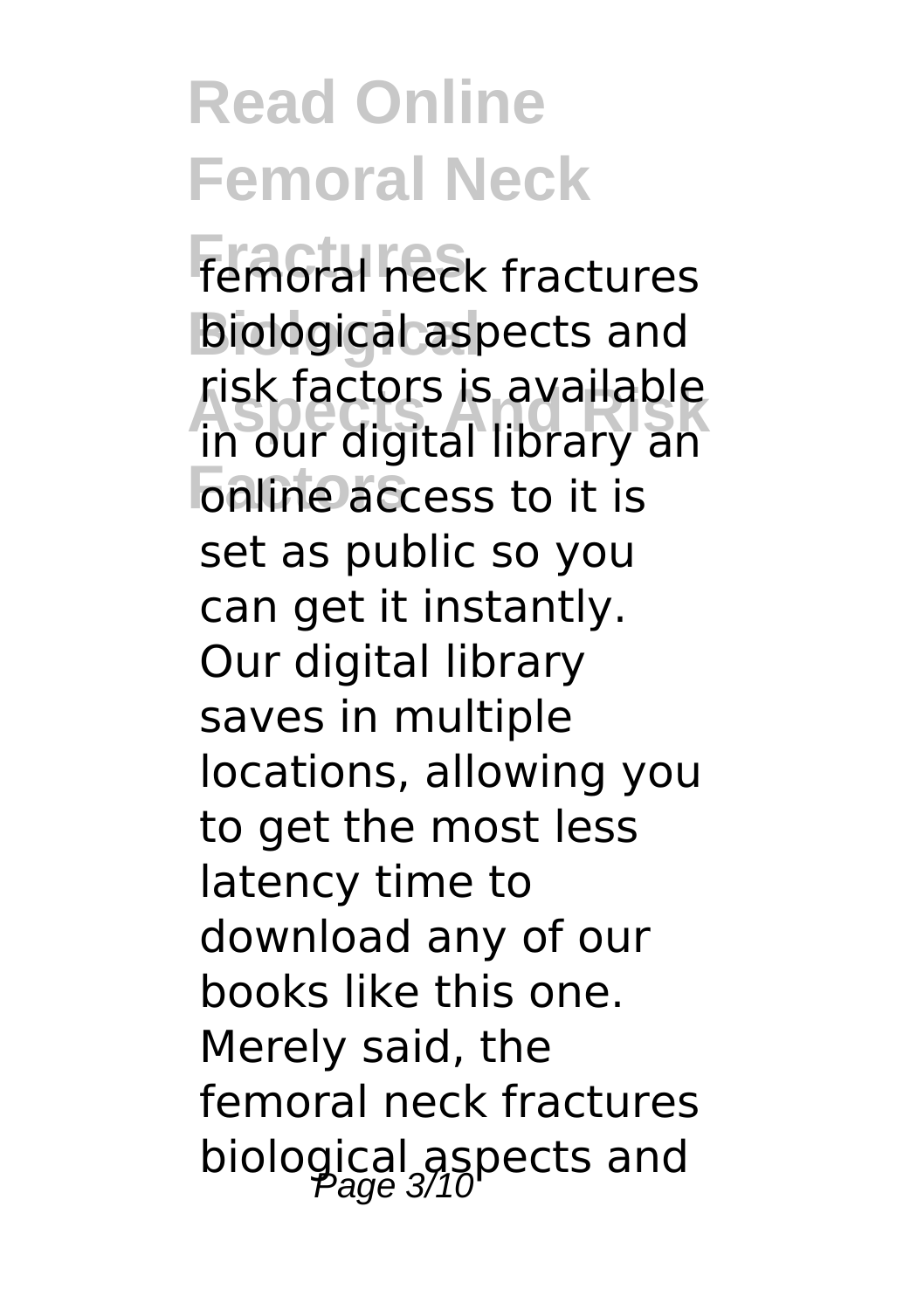**Fractures** risk factors is universally compatible with any devices to sk **Factors** read

FULL-SERVICE BOOK DISTRIBUTION. Helping publishers grow their business. through partnership, trust, and collaboration. Book Sales & Distribution.

#### **Femoral Neck Fractures Biological Aspects** Another positive aspect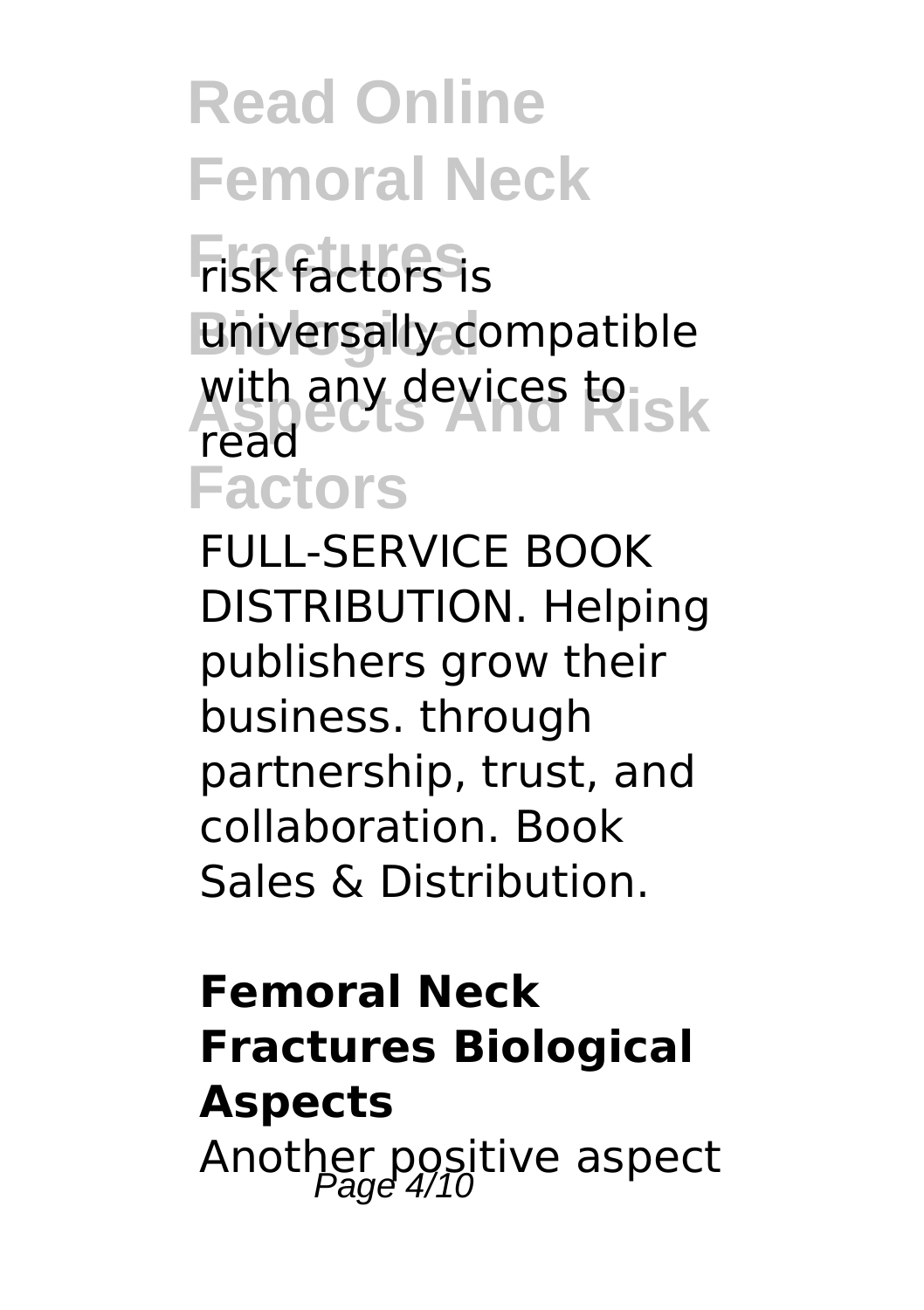**Fractures** of this study was the **Biological** quality assessment ... activity and bone<br>mineral density in ISK **Factors** lumbar spine and mineral density in femoral neck in different times of evaluation of both exposure and ...

**Physical Activity During Life Course and Bone Mass** Methods: BMD and body composition were measured with Lunar DPX-MD densitometer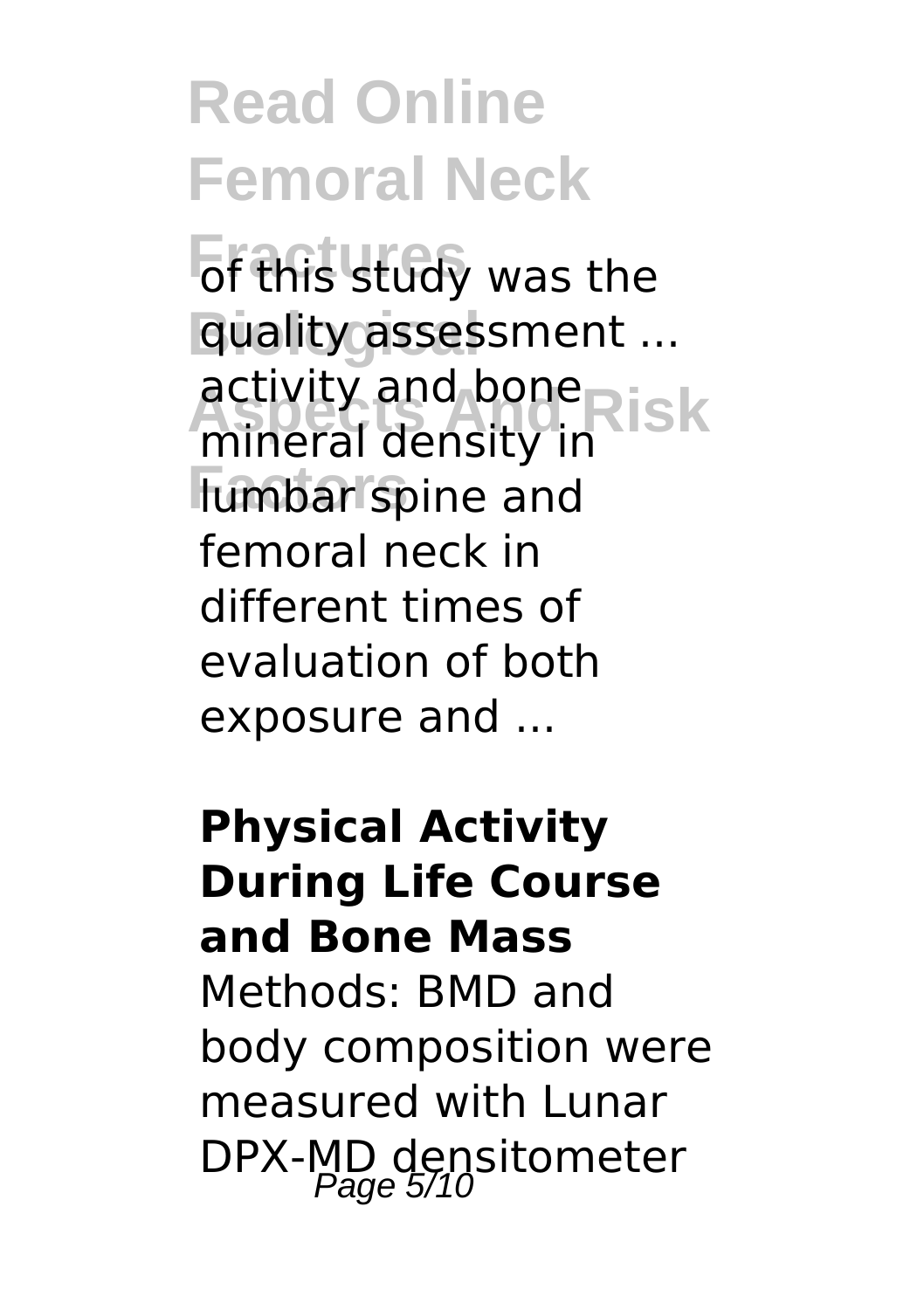**Fractures** using specialized software for total body, spine, femur ...<br>fractures BMD<sub>1s</sub> Risk **Finfluenced** by many fractures. BMD is biological and ...

**Critical Factors for Bone Health in Women Across the Age Span: How Important Is Muscle Mass?** However, even "normal" accrual may not lessen the incidence of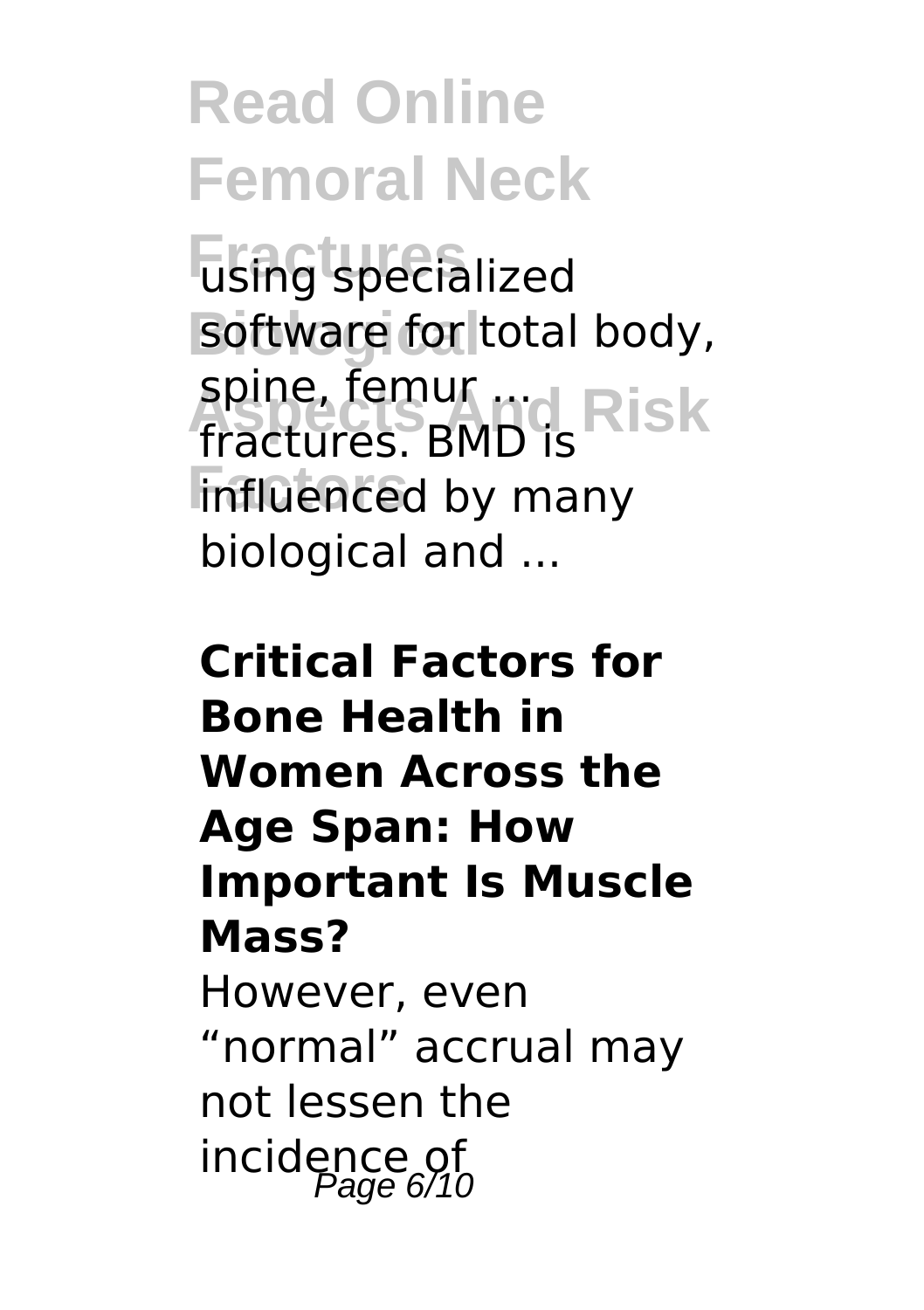**Fisteoporosis**, as the incidence of **b** but acture is<br>increasing in the ... 5 **Factors** BMC changes at the osteoporotic fracture is lumbar spine and femoral neck were ...

**Is there a critical period for bone response to weightbearing exercise in children and adolescents? a systematic review** Understanding the mechanisms that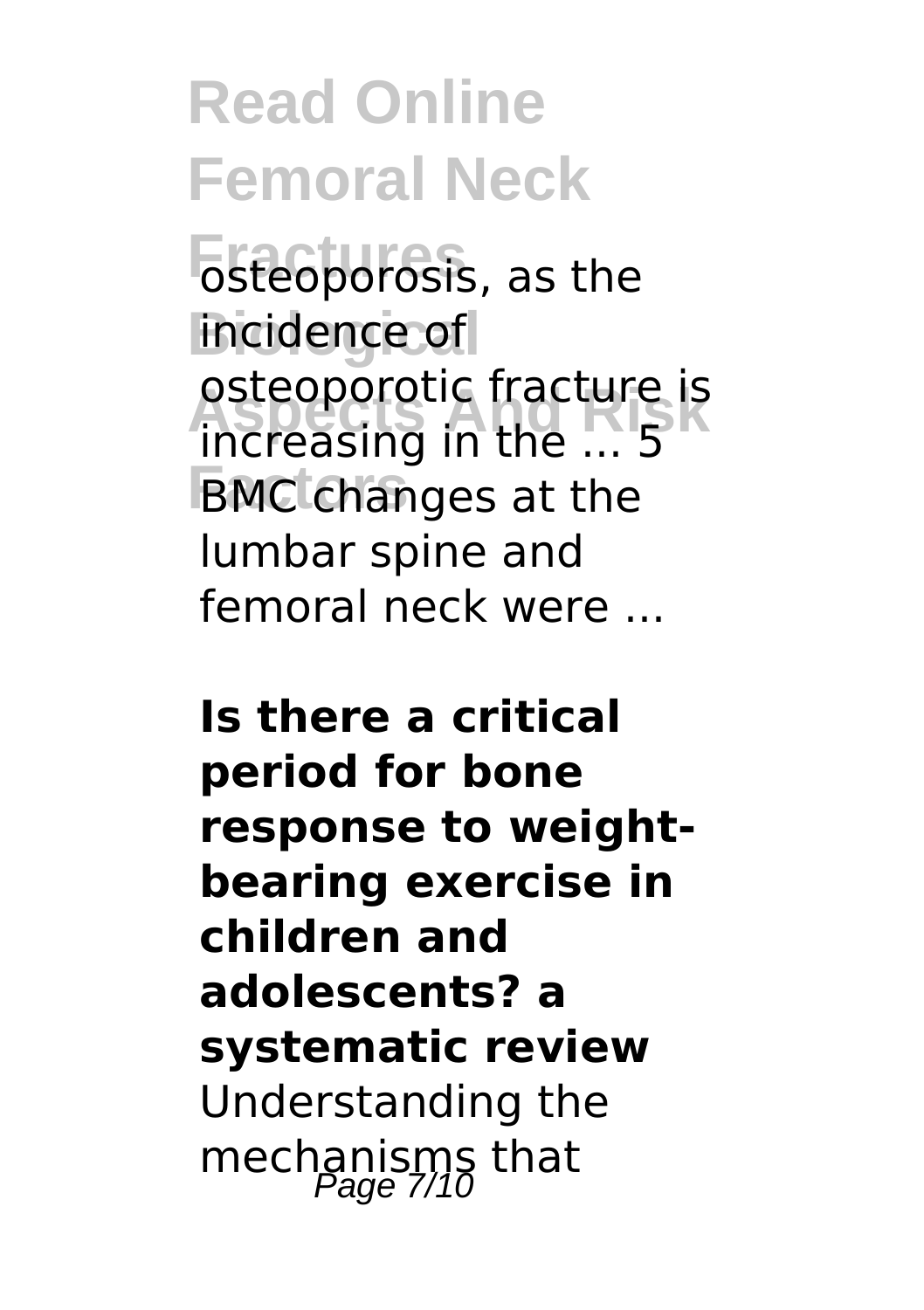**Fracture** control the recognition, **Biological** engulfment, and **Aspects And Risk** cells thus sheds lights **Factors** on many important degradation of dying issues in the biological and medical ... mutants defective in ...

#### **Zheng Zhou Lab**

We created Chronic Stress to give a focused platform to highlight original and review articles related to all aspects of stressrelated psychiatric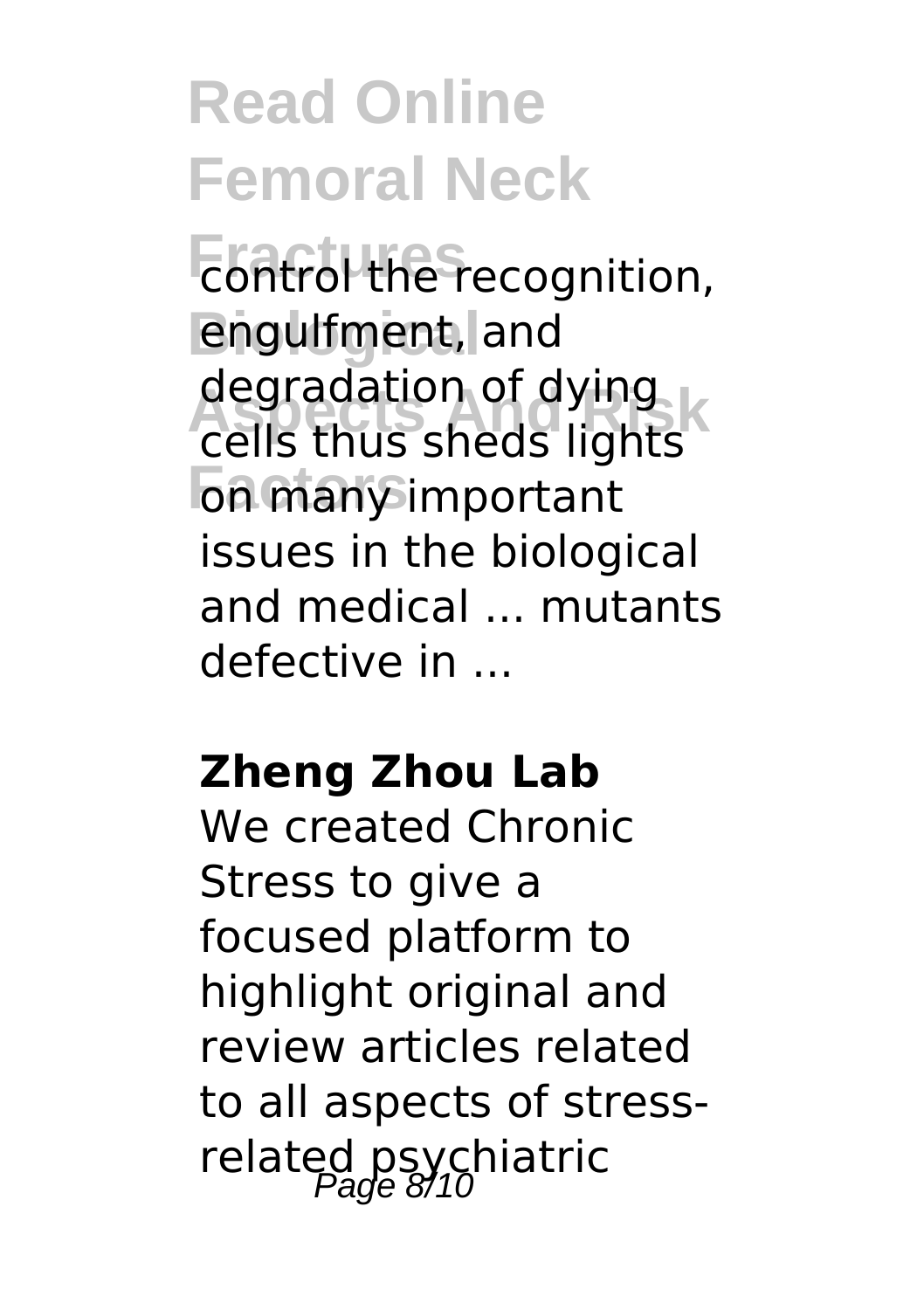**Fractures** disorders and symptomology. In **Aspects And Risk** addition to its focus ...

#### **Factors Emerge Research Program**

Conclusions: The data provided may raise awareness of the different aspects of SRIs affecting children and may be important in formulating injury prevention strategies. 003 A THREE MONTH HOME EXERCISE ...

Page  $9/10$